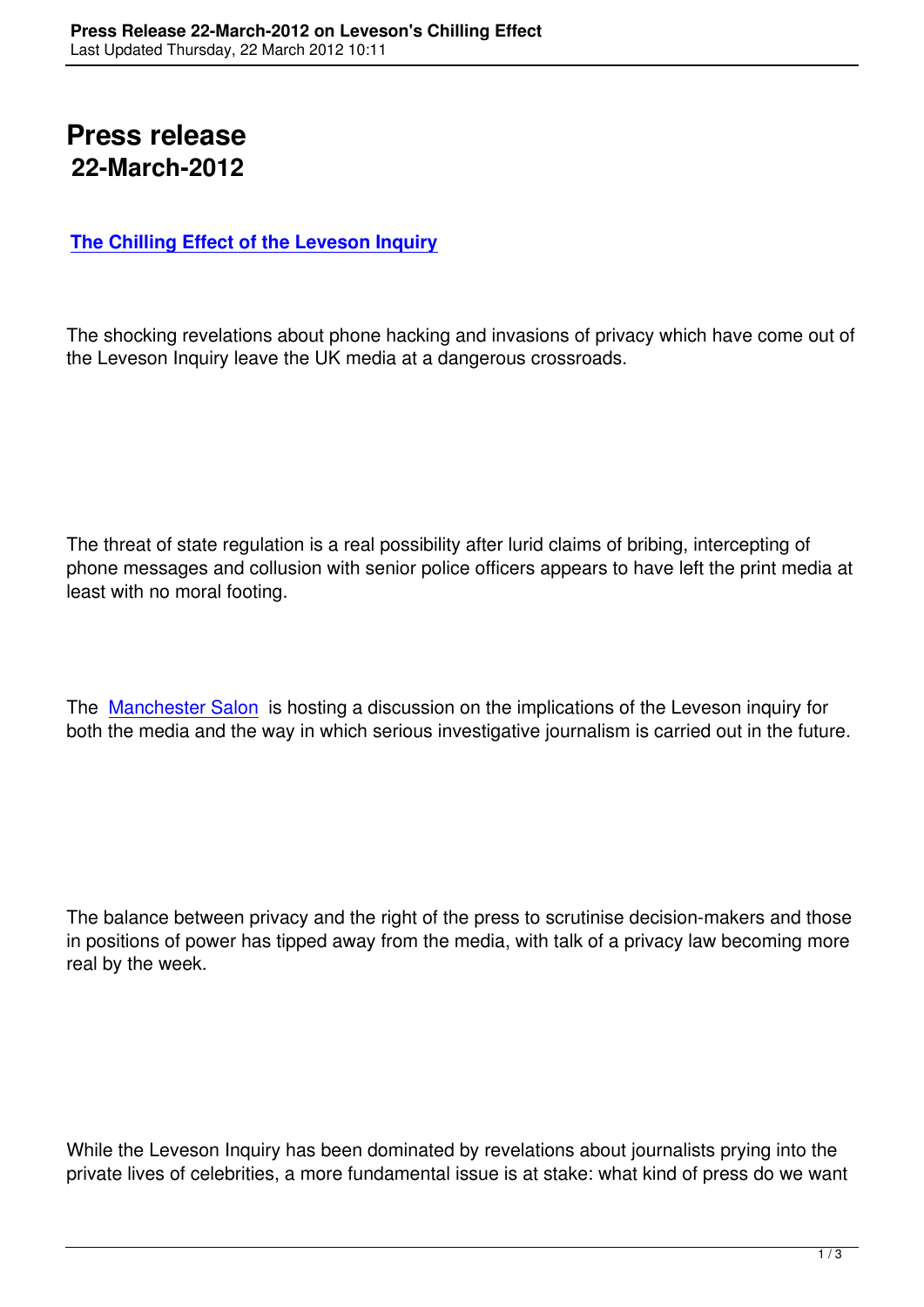The issues of hacking and dubious investigative methods have been shown not to be confined to the tabloids, with middle and top end papers also implicated in double dealing and nefarious tactics. Any recommendations to come out of the inquiry will have an immediate and possibly chilling effect across the entire spectrum of the media, even broadcasters and digital media.

Leading the Salon debate will be Spiked journalist and political commentator Patrick Hayes and freelance journalist Helen Nugent.

Karl Marx once argued that 'you cannot enjoy the advantages of a free press without putting up with its inconveniences. You cannot pluck the rose without its thorns!' In trying to further regulate the press, to pluck the rose without the thorns (in this case the tabloids), what are the advantages of a free press that could be lost as a result?

 **Date**: Monday, 23 April, 2012, at 6.45pm, £5 entry. **Venue**: Cross Street Chapel, Cross Street, Manchester, M2 1NL

For further details on the event and Manchester Salon's activities, contact Simon Belt at events